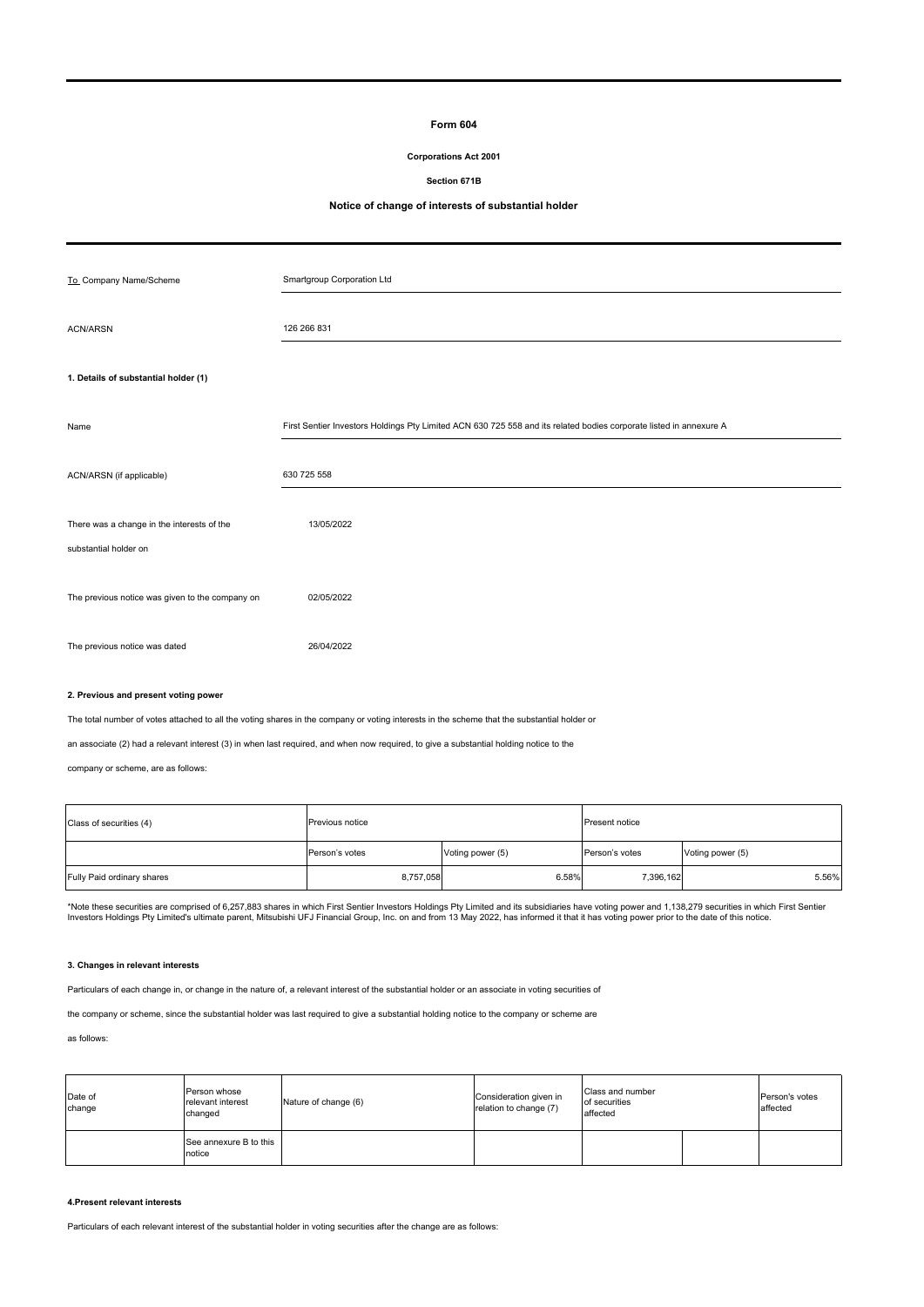| Holder of<br>relevant<br>interest                                      | Registered holder<br>of securities                  | Person entitled to be<br>registered as holder<br>(8) | Nature of relevant<br>interest (6)                                                                                                                                                                                                                                                                                                                                                                                                                                                                                                                                                                                                                                                                                                                          | Class and number<br>of securities     | Person's votes |
|------------------------------------------------------------------------|-----------------------------------------------------|------------------------------------------------------|-------------------------------------------------------------------------------------------------------------------------------------------------------------------------------------------------------------------------------------------------------------------------------------------------------------------------------------------------------------------------------------------------------------------------------------------------------------------------------------------------------------------------------------------------------------------------------------------------------------------------------------------------------------------------------------------------------------------------------------------------------------|---------------------------------------|----------------|
| <b>First Sentier Investors</b><br>Realindex Pty Ltd ACN 133<br>312 017 | Citibank N A Hong Kong                              |                                                      | Relevant interest under paragraph 608(1)(b)<br>and/or 608(1)(c) of the Corporations Act 2001<br>(Cth), being a relevant interest arising from having<br>the power to control the exercise of the right to<br>vote attached to securities and/or to control the<br>exercise of the power to dispose of securities in its<br>capacity as investment manager, as provided for<br>under its investment mandates. In addition, if any<br>OTC derivatives, warrants or other securities<br>(other than ordinary shares or ordinary units (as<br>applicable)) are referred to below in this row, the<br>relevant interest in respect of those securities<br>arises under subsection 608(8) being an<br>accelerated relevant interest held in the same<br>capacity. | 824,143 Fully Paid ordinary<br>shares | 824,143        |
| <b>First Sentier Investors</b><br>Realindex Pty Ltd ACN 133<br>312 017 | <b>Citicorp Nominees Pty</b><br>Limited (Australia) |                                                      | Relevant interest under paragraph 608(1)(b)<br>and/or 608(1)(c) of the Corporations Act 2001<br>(Cth), being a relevant interest arising from having<br>the power to control the exercise of the right to<br>vote attached to securities and/or to control the<br>exercise of the power to dispose of securities in its<br>capacity as investment manager, as provided for<br>under its investment mandates. In addition, if any<br>OTC derivatives, warrants or other securities<br>(other than ordinary shares or ordinary units (as<br>applicable)) are referred to below in this row, the<br>relevant interest in respect of those securities<br>arises under subsection 608(8) being an<br>accelerated relevant interest held in the same<br>capacity. | 604,716 Fully Paid ordinary           | 604,716        |
| <b>First Sentier Investors</b><br>Realindex Pty Ltd ACN 133<br>312 017 | HSBC Bank Australia<br>Limited                      |                                                      | Relevant interest under paragraph 608(1)(b)<br>and/or 608(1)(c) of the Corporations Act 2001<br>(Cth), being a relevant interest arising from having<br>the power to control the exercise of the right to<br>vote attached to securities and/or to control the<br>exercise of the power to dispose of securities in its<br>capacity as investment manager, as provided for<br>under its investment mandates. In addition, if any<br>OTC derivatives, warrants or other securities<br>(other than ordinary shares or ordinary units (as<br>applicable)) are referred to below in this row, the<br>relevant interest in respect of those securities<br>arises under subsection 608(8) being an<br>accelerated relevant interest held in the same<br>capacity. | 301,285 Fully Paid ordinary<br>shares | 301,285        |
| <b>First Sentier Investors</b><br>Realindex Pty Ltd ACN 133<br>312 017 | JPMorgan (UK)                                       |                                                      | Relevant interest under paragraph 608(1)(b)<br>and/or 608(1)(c) of the Corporations Act 2001<br>(Cth), being a relevant interest arising from having<br>the power to control the exercise of the right to<br>vote attached to securities and/or to control the<br>exercise of the power to dispose of securities in its<br>capacity as investment manager, as provided for<br>under its investment mandates. In addition, if any<br>OTC derivatives, warrants or other securities<br>(other than ordinary shares or ordinary units (as<br>applicable)) are referred to below in this row, the<br>relevant interest in respect of those securities<br>arises under subsection 608(8) being an<br>accelerated relevant interest held in the same<br>capacity. | 701,627 Fully Paid ordinary<br>shares | 701,627        |
| <b>First Sentier Investors</b><br>Realindex Pty Ltd ACN 133<br>312 017 | National Custodian<br>Services                      |                                                      | Relevant interest under paragraph 608(1)(b)<br>and/or 608(1)(c) of the Corporations Act 2001<br>(Cth), being a relevant interest arising from having<br>the power to control the exercise of the right to<br>vote attached to securities and/or to control the<br>exercise of the power to dispose of securities in its<br>capacity as investment manager, as provided for<br>under its investment mandates. In addition, if any<br>OTC derivatives, warrants or other securities<br>(other than ordinary shares or ordinary units (as<br>applicable)) are referred to below in this row, the<br>relevant interest in respect of those securities<br>arises under subsection 608(8) being an<br>accelerated relevant interest held in the same<br>capacity. | 194,529 Fully Paid ordinary<br>shares | 194,529        |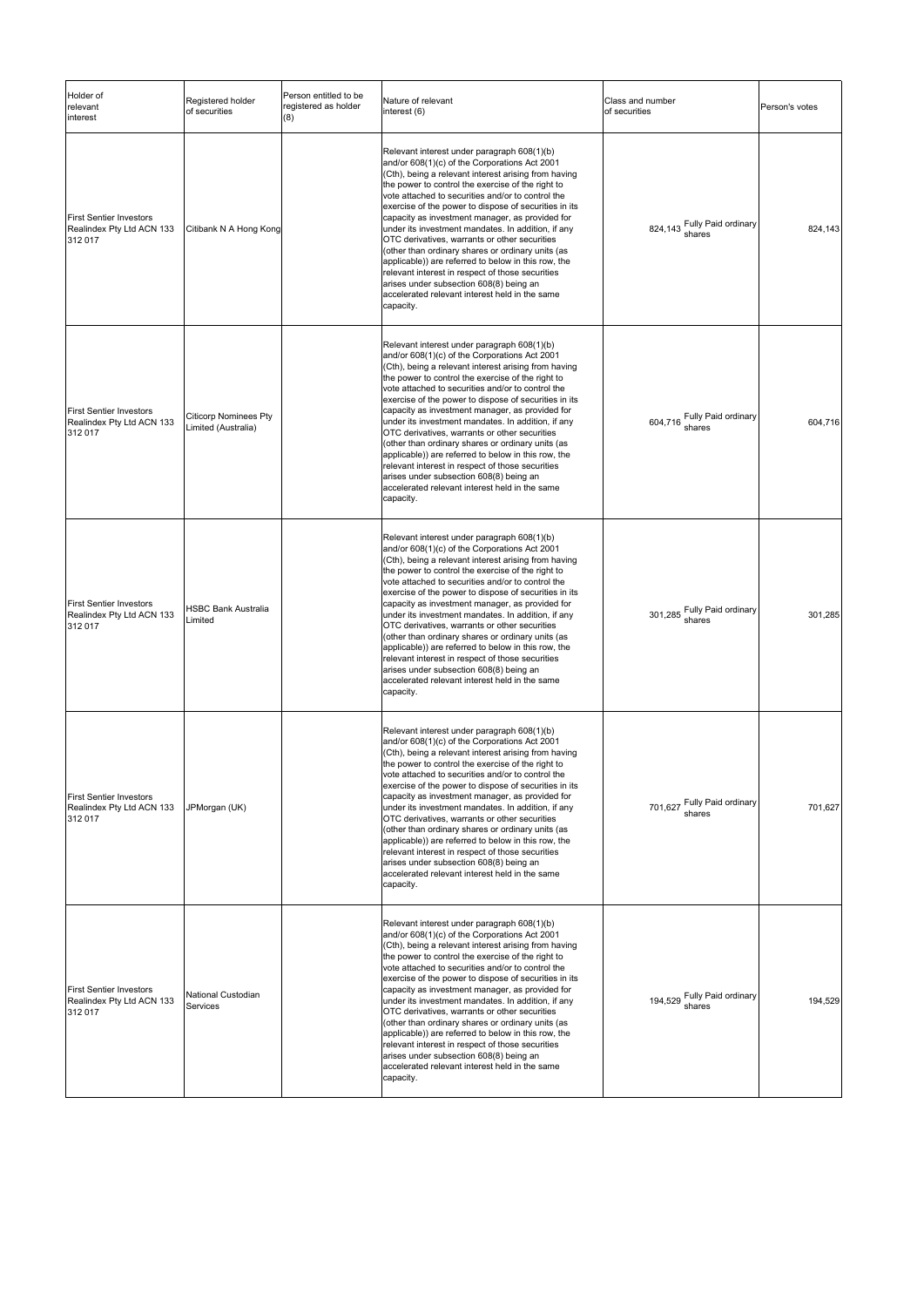| <b>First Sentier Investors</b><br>Realindex Pty Ltd ACN 133<br>312 017  | <b>State Street Global</b><br>Advisors (Australia)<br>Limited | Relevant interest under paragraph 608(1)(b)<br>and/or 608(1)(c) of the Corporations Act 2001<br>(Cth), being a relevant interest arising from having<br>the power to control the exercise of the right to<br>vote attached to securities and/or to control the<br>exercise of the power to dispose of securities in its<br>capacity as investment manager, as provided for<br>under its investment mandates. In addition, if any<br>OTC derivatives, warrants or other securities<br>(other than ordinary shares or ordinary units (as<br>applicable)) are referred to below in this row, the<br>relevant interest in respect of those securities<br>arises under subsection 608(8) being an<br>accelerated relevant interest held in the same<br>capacity.                       | 16,234 Fully Paid ordinary<br>shares    | 16,234    |
|-------------------------------------------------------------------------|---------------------------------------------------------------|-----------------------------------------------------------------------------------------------------------------------------------------------------------------------------------------------------------------------------------------------------------------------------------------------------------------------------------------------------------------------------------------------------------------------------------------------------------------------------------------------------------------------------------------------------------------------------------------------------------------------------------------------------------------------------------------------------------------------------------------------------------------------------------|-----------------------------------------|-----------|
| <b>First Sentier Investors</b><br>(Australia) IM Ltd ACN 114<br>194 311 | Citibank N A Hong Kong                                        | Relevant interest under paragraph 608(1)(b)<br>and/or 608(1)(c) of the Corporations Act 2001<br>(Cth), being a relevant interest arising from having<br>the power to control the exercise of the right to<br>vote attached to securities and/or to control the<br>exercise of the power to dispose of securities in its<br>capacity as investment manager, as provided for<br>under its investment mandates. In addition, if any<br>OTC derivatives, warrants or other securities<br>(other than ordinary shares or ordinary units (as<br>applicable)) are referred to below in this row, the<br>relevant interest in respect of those securities<br>arises under subsection 608(8) being an<br>accelerated relevant interest held in the same<br>capacity.                       | 788,795 Fully Paid ordinary             | 788,795   |
| <b>First Sentier Investors</b><br>(Australia) IM Ltd ACN 114<br>194 311 | <b>Citicorp Nominees Pty</b><br>Limited (Australia)           | Relevant interest under paragraph 608(1)(b)<br>and/or 608(1)(c) of the Corporations Act 2001<br>(Cth), being a relevant interest arising from having<br>the power to control the exercise of the right to<br>vote attached to securities and/or to control the<br>exercise of the power to dispose of securities in its<br>capacity as investment manager, as provided for<br>under its investment mandates. In addition, if any<br>OTC derivatives, warrants or other securities<br>(other than ordinary shares or ordinary units (as<br>applicable)) are referred to below in this row, the<br>relevant interest in respect of those securities<br>arises under subsection 608(8) being an<br>accelerated relevant interest held in the same<br>capacity.                       | 1,867,030 Fully Paid ordinary           | 1,867,030 |
| <b>First Sentier Investors</b><br>(Australia) IM Ltd ACN 114<br>194 311 | Northern Trust<br>Company                                     | Relevant interest under paragraph 608(1)(b)<br>and/or 608(1)(c) of the Corporations Act 2001<br>(Cth), being a relevant interest arising from having<br>the power to control the exercise of the right to<br>vote attached to securities and/or to control the<br>exercise of the power to dispose of securities in its<br>capacity as investment manager, as provided for<br>under its investment mandates. In addition, if any<br>OTC derivatives, warrants or other securities<br>(other than ordinary shares or ordinary units (as<br>applicable)) are referred to below in this row, the<br>relevant interest in respect of those securities<br>arises under subsection 608(8) being an<br>accelerated relevant interest held in the same<br>capacity.                       | 513,480 Fully Paid ordinary             | 513,480   |
| <b>First Sentier Investors</b><br>(Australia) IM Ltd ACN 114<br>194 311 | <b>State Street Global</b><br>Advisors (Australia)<br>Limited | Relevant interest under paragraph 608(1)(b)<br>and/or 608(1)(c) of the Corporations Act 2001<br>(Cth), being a relevant interest arising from having<br>the power to control the exercise of the right to<br>vote attached to securities and/or to control the<br>exercise of the power to dispose of securities in its<br>capacity as investment manager, as provided for<br>under its investment mandates. In addition, if any<br>OTC derivatives, warrants or other securities<br>(other than ordinary shares or ordinary units (as<br>applicable)) are referred to below in this row, the<br>relevant interest in respect of those securities<br>arises under subsection 608(8) being an<br>accelerated relevant interest held in the same<br>capacity.                       | 446,044 Fully Paid ordinary<br>shares   | 446,044   |
| Mitsubishi UFJ Financial<br>Group                                       | Mitsubishi UFJ<br><b>Financial Group</b>                      | Mitsubishi UFJ Financial Group Inc. (MUFG) owns<br>100% of First Sentier Investors Holdings Pty<br>Limited (indirectly) and has informed First Sentier<br>Investors Holdings Pty Limited that it has a<br>relevant interest in the shares noted in this column.<br>Accordingly, First Sentier Investors Holdings Pty<br>Limited has a relevant interest or voting power in<br>those shares pursuant to section 608(3) or section<br>12(2)(a) of the Corporations Act (as relevant).<br>MUFG has not provided any further details of that<br>relevant interest - accordingly no transaction<br>information is recorded in Appendix B or holder<br>information is recorded in Section 4. Reference is<br>made to any subsequent filing of MUFG which will<br>reflect this interest. | 1,138,279 Fully Paid ordinary<br>shares | 1,138,279 |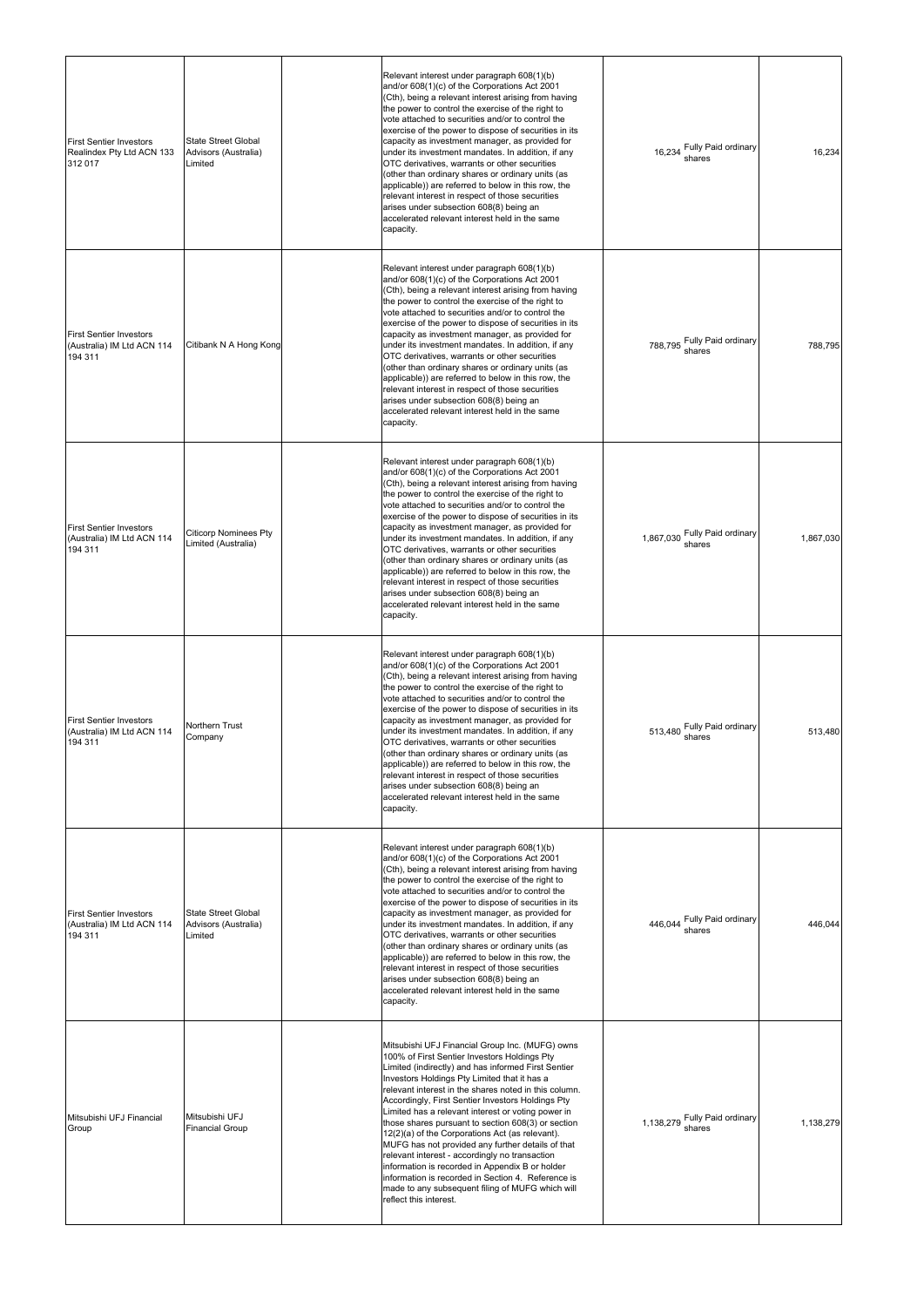# **5. Changes in association**

The persons who have become associates (2) of, ceased to be associates of, or have changed the nature of their association (9) with, the

substantial holder in relation to voting interests in the company or scheme are as follows:

| Name and ACN/ARSN (if applicable) | Nature of association |
|-----------------------------------|-----------------------|
|                                   |                       |

# **6. Addresses**

The addresses of persons named in this form are as follows:

| Name                                                       | Address                                                                                                 |
|------------------------------------------------------------|---------------------------------------------------------------------------------------------------------|
| First Sentier Investors Realindex Pty Ltd ACN 133 312 017  | Level 5, Tower Three International Towers Sydney, 300 Barangaroo Avenue, Barangaroo NSW 2000, Australia |
| First Sentier Investors (Australia) IM Ltd ACN 114 194 311 | Level 5, Tower Three International Towers Sydney, 300 Barangaroo Avenue, Barangaroo NSW 2000, Australia |
| Mitsubishi UFJ Financial Group                             | 2-7-1, Marunouchi, Chiyoda-ku, Tokyo 100-8330, Japan                                                    |

**Signature**

| print name | Poh Wan Lee  |      | <sub>capacity</sub> Company Secretary |
|------------|--------------|------|---------------------------------------|
| sign here  | Poli Wan Lee | date | 17/05/2022                            |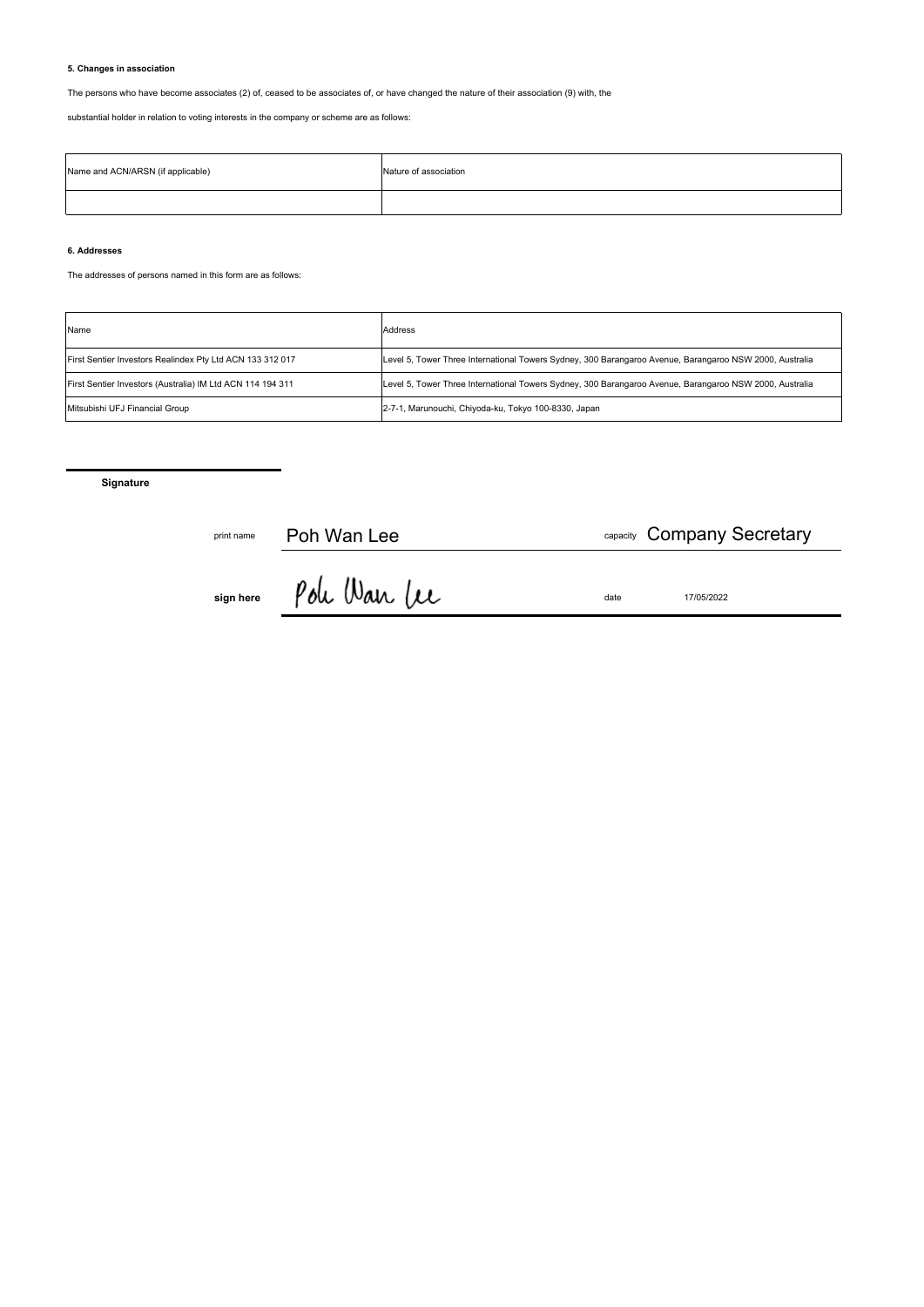#### **Annexure A**



#### **SCHEDULE**

First Sentier Investors (Singapore) Holdings Limited (Registration No. 199901706Z) First Sentier Investors (Hong Kong) Limited (CR No. 0206616) First Sentier Investors (Luxembourg) EDIF I Feeders MC S.A.R.L (Company No. B134314) First Sentier Investors Strategic Investments Pty Limited (ACN 625 765 399) First Sentier Investors (Australia) Services Pty Limited (ACN 624 305 595) First Sentier Investors (Australia) Infrastructure Holdings Ltd (ACN 085 313 926) CFSIM (Company No. 00153197) First Sentier Investors (Australia) IM Ltd (ACN 114 194 311) First Sentier Investors (Hong Kong) AMC Limited (CR NO. 0580652) First Sentier Investors (Luxembourg) EDIF I MC S.A.R.L (Company No. B128117) First Sentier Investors (Singapore) (COMPANY NO. 196900420D) First Sentier Investors (Malta) Limited (Company Code C41267) First Sentier Investors (UK) Services Limited (Company No. 03904320) First Sentier Investors Realindex Pty Ltd (ACN 133 312 017) First Sentier Investors (Australia) Infrastructure Managers Pty Ltd (ACN 101 384 294) First Sentier Investors (Luxembourg) EDIF II GP S.Á.R.L (Company No. B204413) First Sentier Investors (Hong Kong) Nominees Limited (CR NO. 0206615) SI Holdings Limited (Company No. SC109439) First Sentier Investors (Japan) Limited (Company No. 0104-01-093090) First Sentier Investors (US) LLC (File Number 546 9442) First Sentier Investors (Malta) Holdings Limited (Company Code C41260) First Sentier Investors (UK) IM Limited (Company No. SC047708) First Sentier Investors Asia Holdings Limited (ACN 054 571 701) Mitsubishi UFJ Trust and Banking Corporation (Registration No. 0100-01-008770) First Sentier Investors (Ireland) Limited (Company No. 629188) First Sentier Investors (UK) Funds Limited (Company No. 02294743) First Sentier Infrastructure Managers (International) Limited (Company No. 298444) First Sentier Investors (Australia) RE Ltd (ACN 006 464 428) Mitsubishi UFJ Financial Group, Inc (Registration No. 0100-01-073486) First Sentier Investors Europe Holdings Limited (Company No. 03904310) FSIB LTD (Registration No. 26193) First Sentier Investors International IM Limited (Company No. SC079063)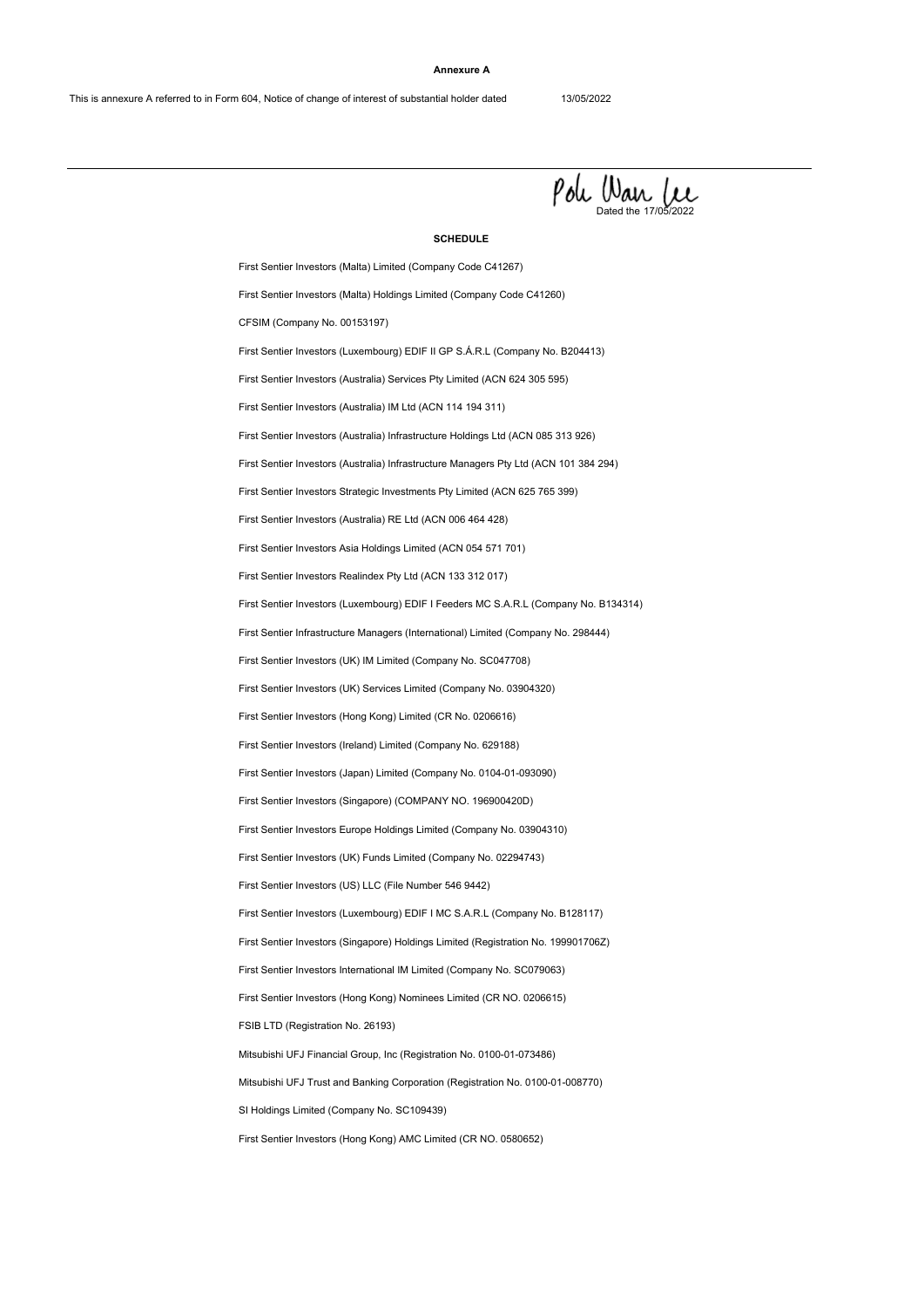# **Annexure B**

 $\rho$ oh Wan Lee

| Date of change | Person whose relevant interest changed                                  | Nature of change | Consideration<br>given in relation<br>to change | Class and number of securities<br>affected |                                      | Person's votes<br>affected |
|----------------|-------------------------------------------------------------------------|------------------|-------------------------------------------------|--------------------------------------------|--------------------------------------|----------------------------|
| 28/04/2022     | First Sentier Investors Realindex Pty Ltd ACN 133<br>312 017            | Sale             | 59,535.00                                       | 6,615                                      | Fully Paid ordinary<br>shares        | 6,615                      |
| 29/04/2022     | First Sentier Investors (Australia) IM Ltd ACN 114<br>194 311           | Sale             | 129,198.53                                      | 14,372                                     | Fully Paid ordinary<br>shares        | 14,372                     |
| 29/04/2022     | First Sentier Investors (Australia) IM Ltd ACN 114<br>194 311           | Sale             | 66,783.74                                       | 7,429                                      | Fully Paid ordinary<br>shares        | 7,429                      |
| 29/04/2022     | First Sentier Investors (Australia) IM Ltd ACN 114<br>194 311           | Sale             | 121,161.83                                      | 13,478                                     | Fully Paid ordinary<br>shares        | 13,478                     |
| 29/04/2022     | First Sentier Investors (Australia) IM Ltd ACN 114<br>194 311           | Sale             | 118,887.46                                      | 13,225                                     | Fully Paid ordinary<br>shares        | 13,225                     |
| 29/04/2022     | First Sentier Investors (Australia) IM Ltd ACN 114<br>194 311           | Sale             | 339,204.58                                      | 37,733                                     | Fully Paid ordinary<br>shares        | 37,733                     |
| 29/04/2022     | First Sentier Investors (Australia) IM Ltd ACN 114<br>194 311           | Sale             | 92,529.95                                       | 10,293                                     | Fully Paid ordinary<br>shares        | 10,293                     |
| 02/05/2022     | First Sentier Investors (Australia) IM Ltd ACN 114<br>194 311           | Sale             | 238,635.28                                      | 26,528                                     | Fully Paid ordinary<br>shares        | 26,528                     |
| 02/05/2022     | First Sentier Investors (Australia) IM Ltd ACN 114<br>194 311           | Sale             | 65,101.16                                       | 7,237                                      | Fully Paid ordinary<br>shares        | 7,237                      |
| 02/05/2022     | First Sentier Investors (Australia) IM Ltd ACN 114<br>194 311           | Sale             | 46,975.02                                       | 5,222                                      | Fully Paid ordinary<br>shares        | 5,222                      |
| 02/05/2022     | First Sentier Investors (Australia) IM Ltd ACN 114<br>194 311           | Sale             | 90,891.54                                       | 10,104                                     | Fully Paid ordinary<br>shares        | 10,104                     |
| 02/05/2022     | First Sentier Investors (Australia) IM Ltd ACN 114<br>194 311           | Sale             | 85,233.31                                       | 9,475                                      | Fully Paid ordinary<br>shares        | 9,475                      |
| 02/05/2022     | First Sentier Investors (Australia) IM Ltd ACN 114<br>194 311           | Sale             | 83,641.09                                       | 9,298                                      | Fully Paid ordinary<br>shares        | 9,298                      |
| 03/05/2022     | First Sentier Investors (Australia) IM Ltd ACN 114<br>194 311           | Sale             | 224,962.28                                      | 25,085                                     | Fully Paid ordinary<br>shares        | 25,085                     |
| 03/05/2022     | First Sentier Investors (Australia) IM Ltd ACN 114<br>194 311           | Sale             | 1,844,314.04                                    | 205,655                                    | Fully Paid ordinary<br>shares        | 205,655                    |
| 03/05/2022     | First Sentier Investors (Australia) IM Ltd ACN 114<br>194 311           | Sale             | 505,571.00                                      | 56,375                                     | Fully Paid ordinary<br>shares        | 56,375                     |
| 03/05/2022     | First Sentier Investors (Australia) IM Ltd ACN 114<br>194 311           | Sale             | 530,968.38                                      | 59,207                                     | Fully Paid ordinary<br>shares        | 59,207                     |
| 03/05/2022     | ├<br>First Sentier Investors (Australia) IM Ltd ACN 114 Sale<br>194 311 |                  | 306,983.61                                      |                                            | 34,231 Fully Paid ordinary<br>shares | 34,231                     |
| 03/05/2022     | First Sentier Investors (Australia) IM Ltd ACN 114<br>194 311           | Sale             | 581,852.81                                      | 64,881                                     | Fully Paid ordinary<br>shares        | 64,881                     |
| 04/05/2022     | First Sentier Investors Realindex Pty Ltd ACN 133 Purchase<br>312 017   |                  | 22,064.98                                       | 2,482                                      | Fully Paid ordinary<br>shares        | 2,482                      |
| 04/05/2022     | First Sentier Investors (Australia) IM Ltd ACN 114<br>194 311           | Sale             | 239,967.94                                      | 27,078                                     | Fully Paid ordinary<br>shares        | 27,078                     |
| 04/05/2022     | First Sentier Investors (Australia) IM Ltd ACN 114<br>194 311           | Sale             | 39,941.48                                       | 4,507                                      | Fully Paid ordinary<br>shares        | 4,507                      |
| 04/05/2022     | First Sentier Investors (Australia) IM Ltd ACN 114<br>194 311           | Sale             | 69,080.07                                       | 7,795                                      | Fully Paid ordinary<br>shares        | 7,795                      |
| 04/05/2022     | First Sentier Investors (Australia) IM Ltd ACN 114 Sale<br>194 311      |                  | 29,271.52                                       | 3,303                                      | Fully Paid ordinary<br>shares        | 3,303                      |
| 04/05/2022     | First Sentier Investors (Australia) IM Ltd ACN 114<br>194 311           | Sale             | 65,783.37                                       | 7,423                                      | Fully Paid ordinary<br>shares        | 7,423                      |